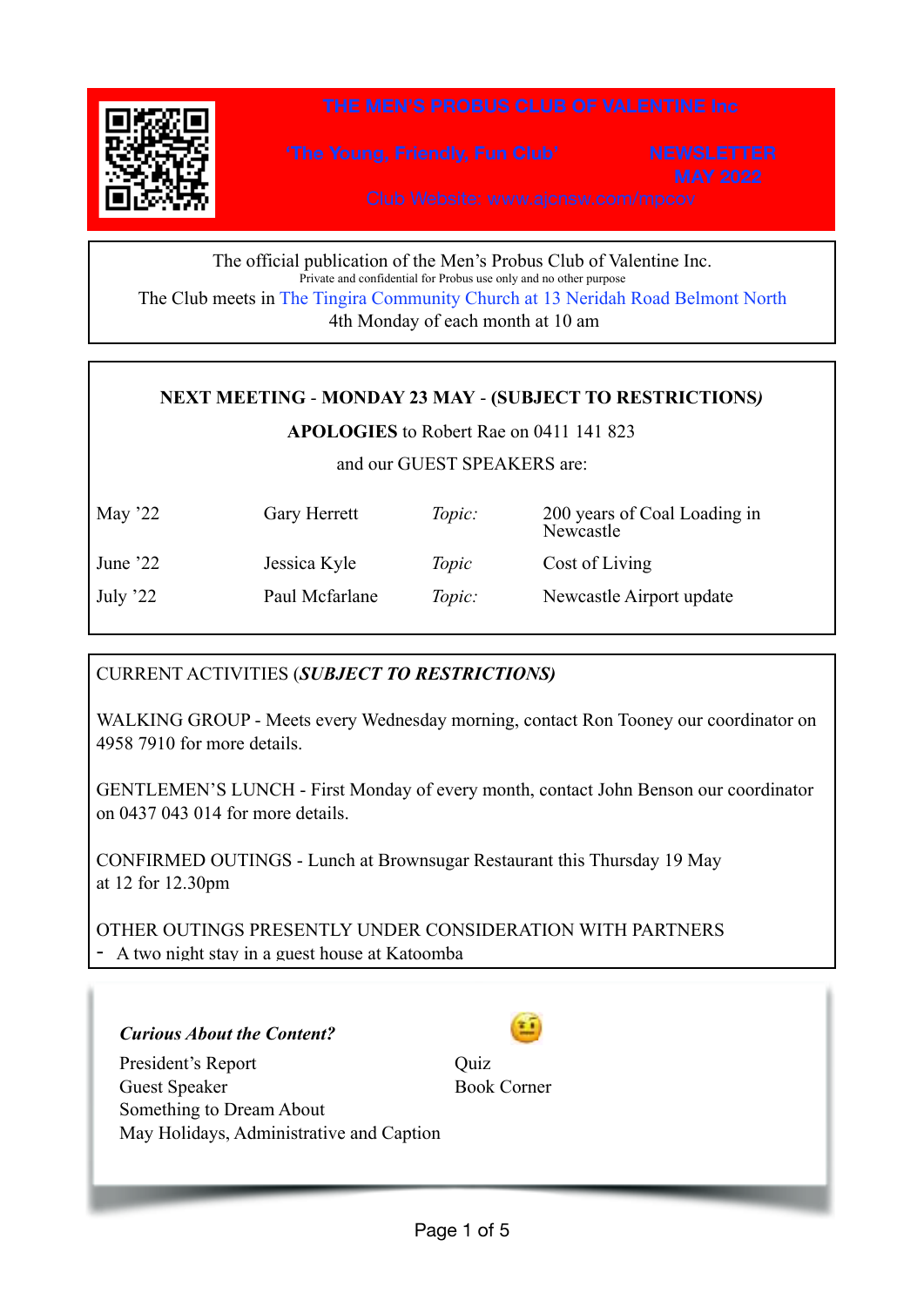## **President's Report**

Don't forget our lunch at Brownsugar Restaurant on Thursday. A thank you to John McGrath for his organisation and Robert for keeping us informed through his emails.

If you have any suggestions on outings please speak to John McGrath and we can discuss your ideas at our committee meetings. If you would like to join us at a committee meeting please see me as you will be more than welcome.

Talking about lunch John Benson once again organised a table at Jewells Tavern where a number of us gathered for our Gentlemen's lunch. As usual we exchanged stories, enjoyed each others company and the cuisine on offer at the Tavern.

At our last meeting Members Benefits were raised. To review what benefits are available log into the Probus South Pacific website. For ease of access the link is: https://probussouthpacific.org/pages/members offers member benefits scheme

One of the other topics discussed at the last meeting was promoting the club in an endeavour to increase our membership numbers. Robert has advertised the Club's details through 2NURFM, Nextdoor Events calendar, Facebook and letter drop. Also a note in the Ladies Valentine Probus newsletter, an advertisement in the Newcastle Weekly and of course our website. However, the best form of advertising is personal and if you know of anybody who would be interested in joining please bring them along.

Our walks have been interrupted with rain and commitments which have necessitated a couple of cancellations. However, on one of the rainy days the group met at Cherry Road Nursery for coffee and cake (good for the waist line). When we walk at Speers Point we now stop for a coffee at the new establishment called Harry & Lola's. The staff are very helpful and happy of course we have also enjoyed coffee at Table 1 where the staff are also welcoming.

Let me know if you would like me to include any other comments in my report to you.

Trevor

## **Quiz**

Two young ladies were interviewed for a job position.

They shared the same birth mother and father, were the same age and had the same birth date (day, month and year).

The interviewer asked if they were twins and the young ladies replied 'no'.

How can this be?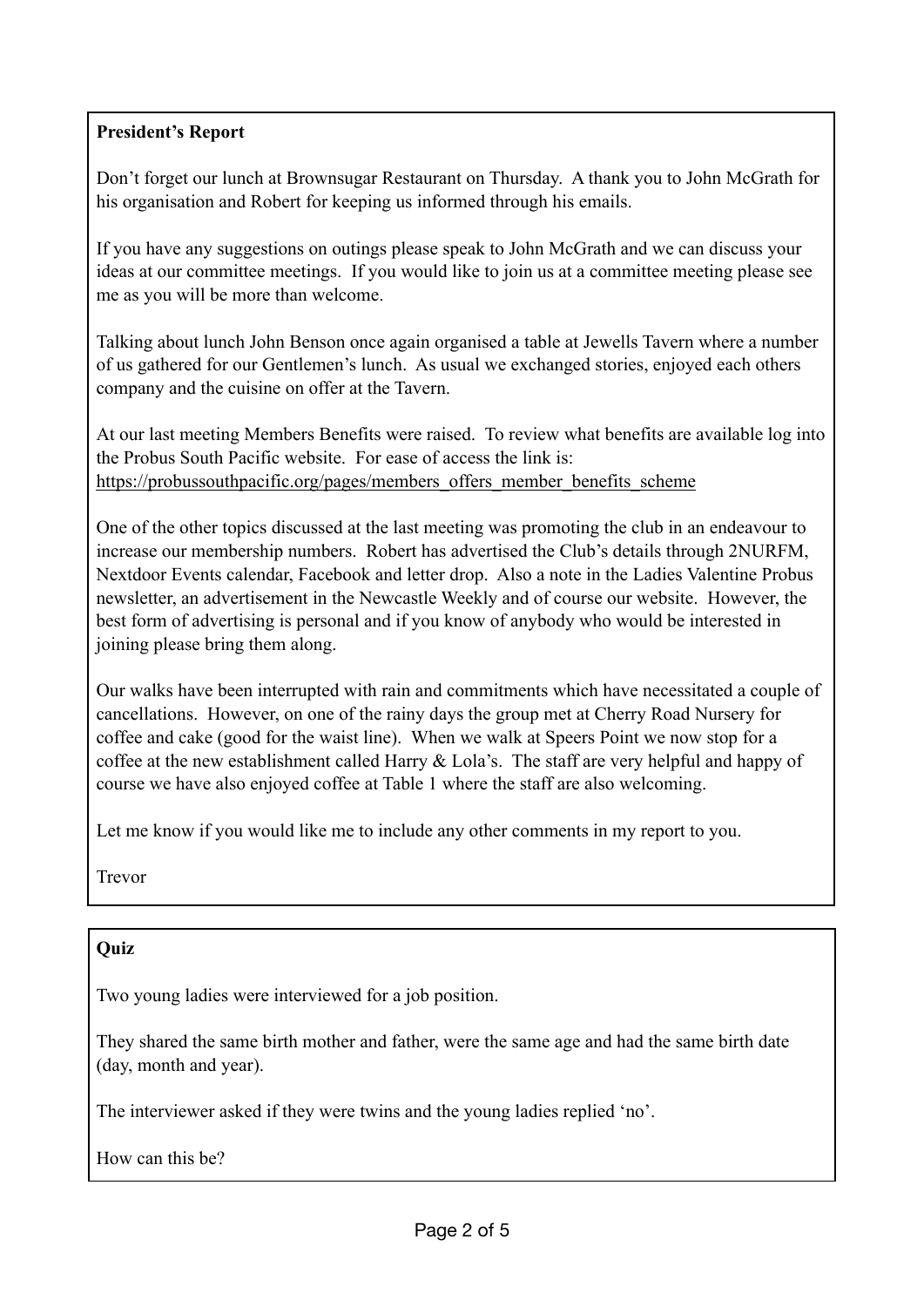## **Guest Speaker Section**

Unfortunately Sarah Fenton was unable to present 'Travel Post Pandemic' last month.

At extremely short notice Brian Watson talked about the history of Angel Flight and his personal involvement.

Angel Flight (AF) was established in April 2003 by Bill Bristow and does not compete with the Flying Doctor, Westpac helicopter or Careflight services.

AF co-ordinates non emergency flights for financially and medically needy people. They do not carry medical equipment or medically trained people. There is no cost to the transported patent. The requests made to AF are through medical practitioners, nurses and social workers.

Since inception there have been in excess of 20,000 flights helping over 4,000 patients. AF employs 6 full time staff who organise up to 20 flights per day Australia wide. All planes and the pilots' (approximately 314) time are donated while fuel is paid by AF. This organisation is a charity and 15% of the raised funds are directed to administration costs.

Brian's involvement was the caring of the patients to and from their destinations. He assisted in their boarding and needs during the flight. On arrival he assisted them to their destination. Ronald McDonald House was one of the places he mentioned. Brian was involved in 104 missions on a 6 seater low wing Baron aircraft. The configuration of the aircraft allowed the easy boarding of patients. Their missions operated out of Pelican Airport during the period from 2014 to 2018.

Brian met some incredible and courageous people in his time with AF.

A number of questions were directed to Brian. His presentation was well received and once again very much appreciated at short notice. Thank you Brian.

## **Book Corner from Ted**

Author for this month is Lee Child. The following books are available to borrow:

A Wanted Man, Blue Moon, Die Trying, Echo Burning, Gone Tomorrow, Killing Floor, Make Me, Never Go Back, Night School, One Shot, Nothing to Lose, Past Tense, Personal, Persuader, 61 Hours, The Affair, The Enemy, The Hard Way, The Visitor, Without Fail, Worth Dying For.

*If you borrowed a book last month would you please bring it along to the meeting and return it to Ted.*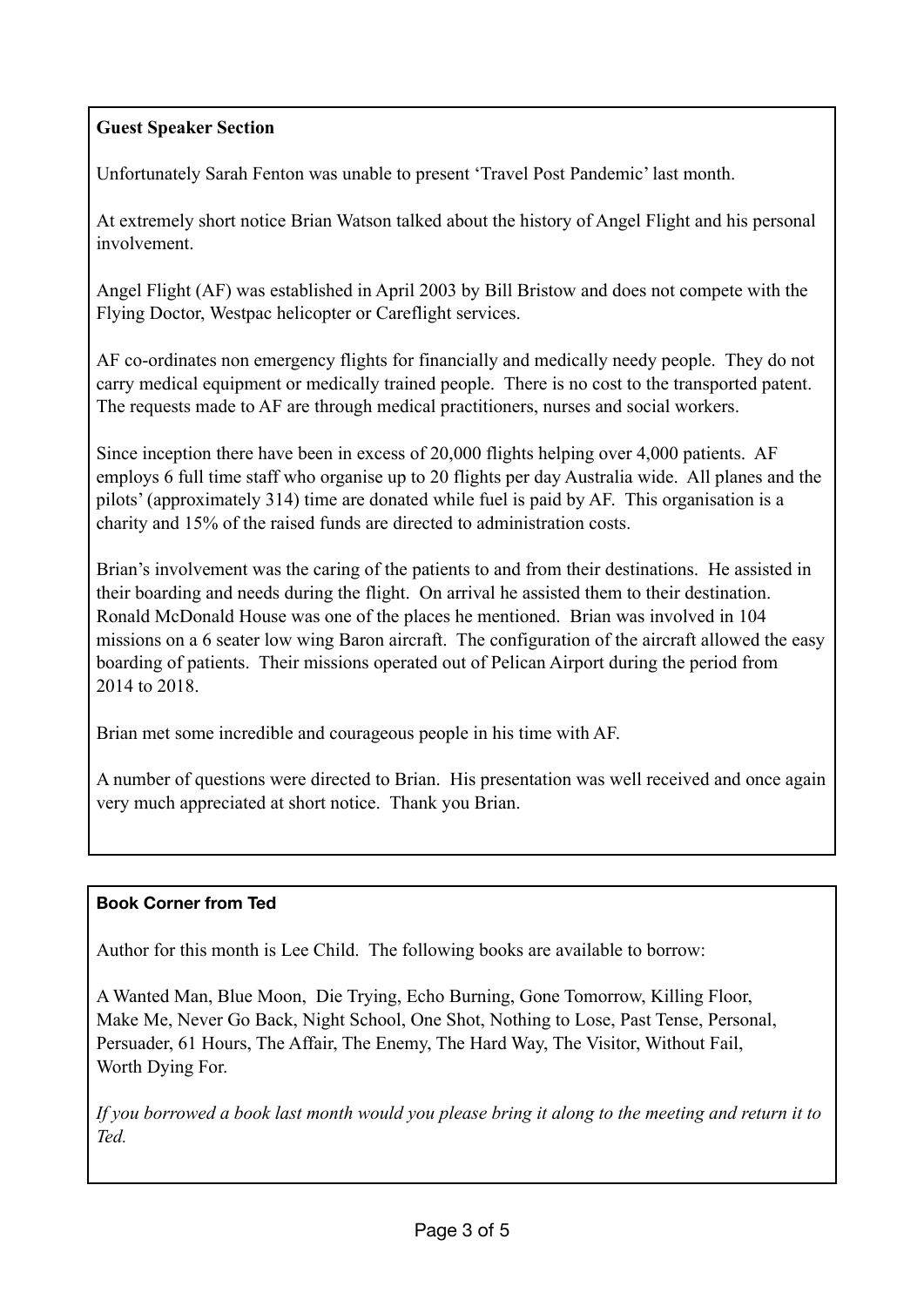*A Little Something Extra from Ted*



Just imagine on the lake in your dream houseboat READING YOUR FAVOURITE BOOK.



Page 4 of 5